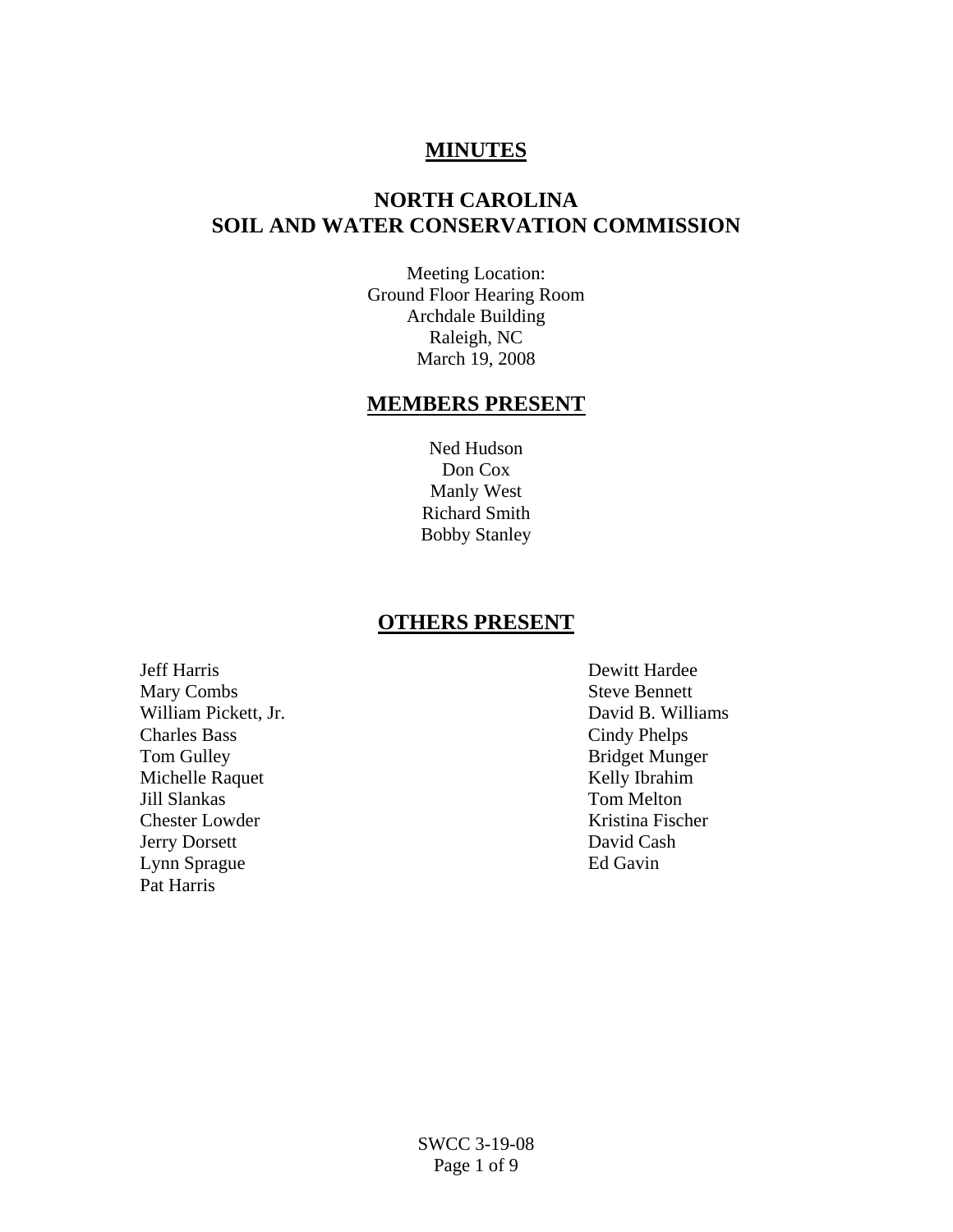# **Summary of Actions Taken by the Commission**

- 1. The following supervisor appointments were **approved**:
	- Thomas E. Porter, Jr. Cabarrus County
	- Steve Miller Clay County
	- Charles F. Mitchell Franklin County
	- Eric Brown Tyrrell County
	- Richard E. Clayton, Sr. Stanly County
	- Gary Dean Scott Wilson County
	- A. Carroll Coleman Wilson County
	- J. G. Clayton Vance County
- 2. The Commission **approved** supervisor contracts for the following:
	- Haynes Stone Scotland SWCD Cover Crop for Drought Response \$2,465
	- David Cleary Franklin SWCD Cropland Conversion to Grass \$5,128
	- John Glosson Chatham SWCD Livestock Exclusion System \$14,491
	- Derek Potter Pamlico SWCD Land Smoothing \$14,625
	- Herman L. Collier Warren SWCD–Cover Crop for Drought Response \$663
	- Herman L. Collier –Warren SWCD–Cover Crop for Drought Response-\$1,181
	- Herman L. Collier Warren SWCD-Cover Crop for Drought Response \$176
	- David M. Hight Warren SWCD Cover Crop for Drought Response \$293
	- David M. Hight Warren SWCD Cover Crop for Drought Response \$839
	- David M. Hight Warren SWCD Cover Crop for Drought Response \$467
	- David M. Hight Warren SWCD Cover Crop for Drought Response \$538
	- Clifton McNeill Cumberland SWCD Cropland Conversion to Bermuda Grass - \$1,463
	- Wilton Lee Short, Jr. Vance SWCD Sod Base Rotation \$656
	- Wilton Lee Short, Jr. Vance SWCD Sod Base Rotation \$1,25
	- Wilton Lee Short, Jr. Vance SWCD Sod Base Rotation \$1,73
	- W. Chester Lowder Stanly SWCD Pasture Renovation \$2,537
	- Pamela Bell Macon SWCD Pasture Renovation \$1,725
- 3. The Commission **approved** the following applicants for Technical Specialist:
	- Doug Atkins Magnolia WUP/NM, WA
	- Joseph Hudyncia Asheboro WUP/NM
	- Eric Olson Columbia WUP/NM
- 4. The March Supplemental Application for Ag Cost Share BMP Fund was **approved**.
- 5. Lagoon Biosolids Removal incentive was **approved**.
- 6. A \$15,000 lifetime cap for Manure/Litter Transportation was **approved**.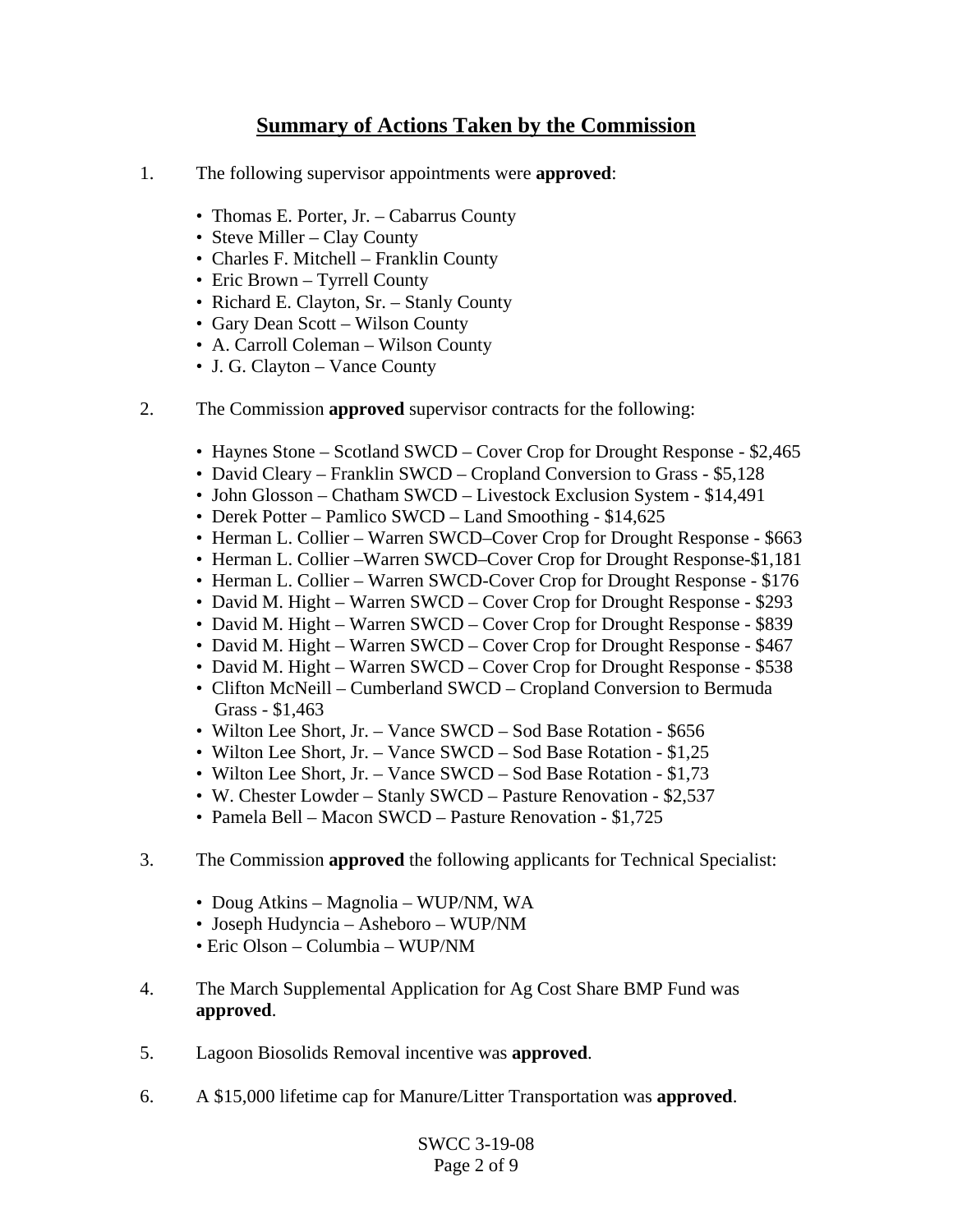- 7. Agrichemical Containment and Mixing Facility as a cost sharable BMP was **approved**.
- 8. The Commission **denied** the TRC recommendation to repeal the Commission's 1/3 work policy.
- 9. The Commission **approved** a directive for David Williams and his staff to conduct a survey on a more definitive way of interpreting the 1/3 rule.
- 10. The Detailed Implementation Plan for Program Year 2008 was **approved** with the March 2008 revisions.
- 11. The Commission **approved** a directive to David Williams and staff to go back to the TRC to look at wording in ACSP's Land Smoothing Practice to enhance the practice.
- 12. The Commission **approved** a motion to change the Commission's next meeting date from 5-21-08 to 5-27-08 to coincide with Conservation Awareness Day.

#### **Preliminary Items**

The March 19, 2008 meeting of the North Carolina Soil and Water Conservation Commission was held in the Ground Floor Hearing Room of the Archdale Building, 512 N. Salisbury Street, Raleigh, NC.

Vice Chairman Ned Hudson called the meeting to order at 9:07 a.m. He welcomed everyone to the Commission meeting.

Mr. Hudson charged the Commission members to declare any conflict of interest or appearance of conflict of interest that may exist for agenda items to be considered by the Commission as mandated by Executive Order Number One. Vice Chairman Hudson advised he had a potential conflict with the appointment of a supervisor for Cabarrus County. He stated he would refrain from the discussion and voting in this matter. No others were noted.

#### **Approval of Agenda**

Mr. Richard Smith offered a motion to approve the agenda, with Mr. Bobby Stanley providing a second. The motion carried.

#### **Approval of the Minutes**

Vice Chairman Hudson called for the review and approval of the minutes of the January 6, 2008 regular Commission meeting and the minutes of the April 11, 2008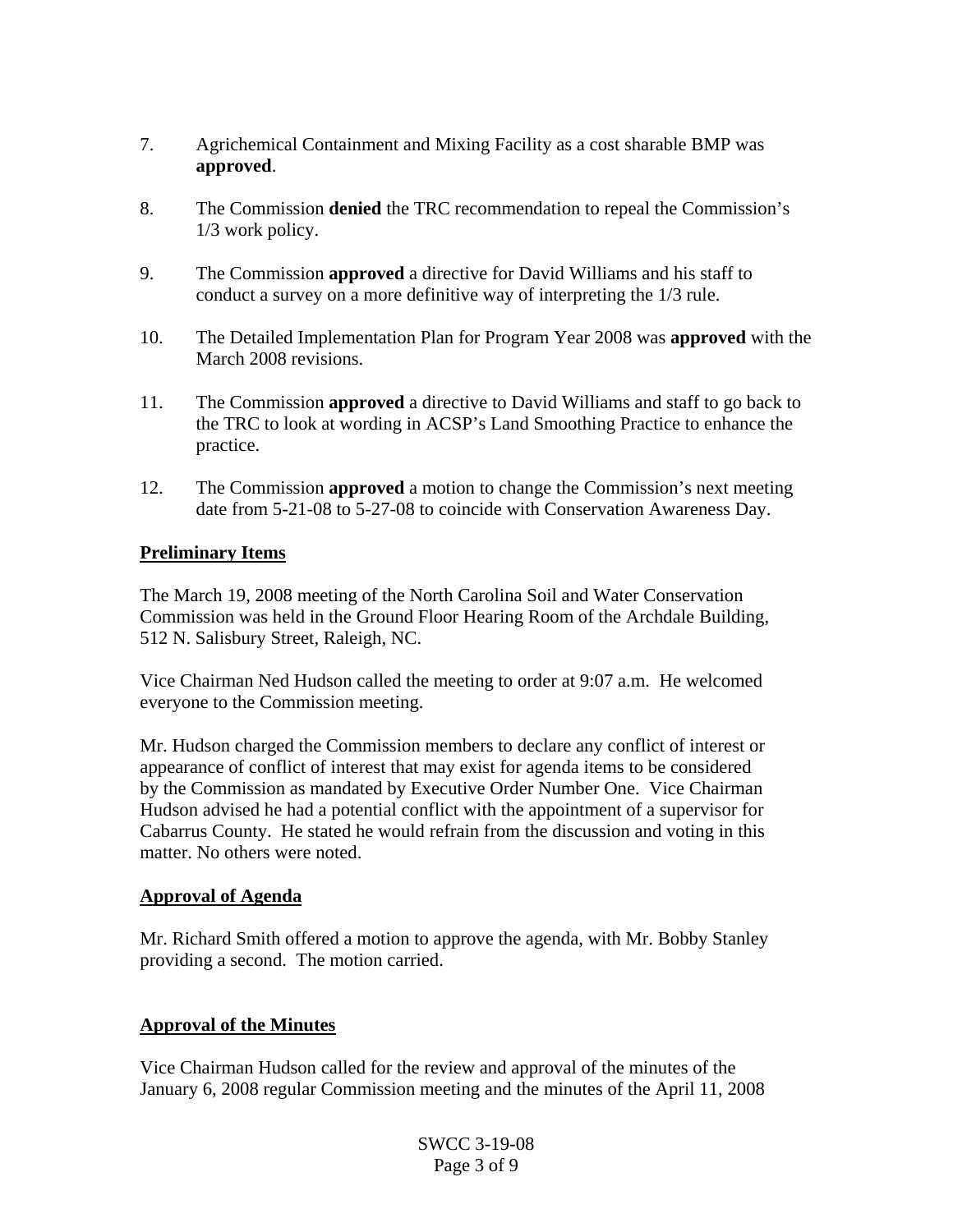Teleconference. Mr. Manly West offered a motion to approve the minutes, with Mr. Don Cox providing a second. The motion carried.

### **INFORMATIONAL ITEMS**

#### **NCASWCD Report**

Mr. Bobby Stanley reported he had attended seven of the Spring Area meetings. Due to the NACD meeting, Bill Pickett attended the Area 5 meeting in his place.

The following concerns were voiced:

- The importance of supervisors attending the local, area, and national meetings
- Some districts did not have a supervisor at their meeting

Mr. Stanley stated he now realized he would need to be prepared to spend a lot of time away from home. He thanked everyone for honoring him with the opportunity of being the President of the Association.

#### **Division Report**

Director Patricia K. Harris stated she would be adding information to her report that came to light after the Division's Report was submitted. She reported the following:

- The Ag Cost Share Program continues to be the Division's flag ship program with increased interest in drought issues and water use efficiency uses. A survey resulted in 42 districts responding should drought funds become available. 79% of the requests were for pasture renovation followed by the need for wells and pond repair and renovation.
- Vernon Cox worked with TRC's Water Use Efficiency Work Group to compile a strategy report to address ag drought issues, to present at the Legislative Drought Management Task Force. They will be meeting this week.
- The CREP Expansion Agreement has been signed. Training is being held across the state. A press conference will be held to announce the expansion. The CREP program has protected 750 stream miles with 33,000 acres enrolled and 24,000 of these acres in long-term easements.

 The Division has received five applications for the \$2 million Lagoon Conversion Program.

• On March 10, 2008 on-line registration for the Methane Capture Pilot Program netted seven farms registered. Registration announcements will run again soon.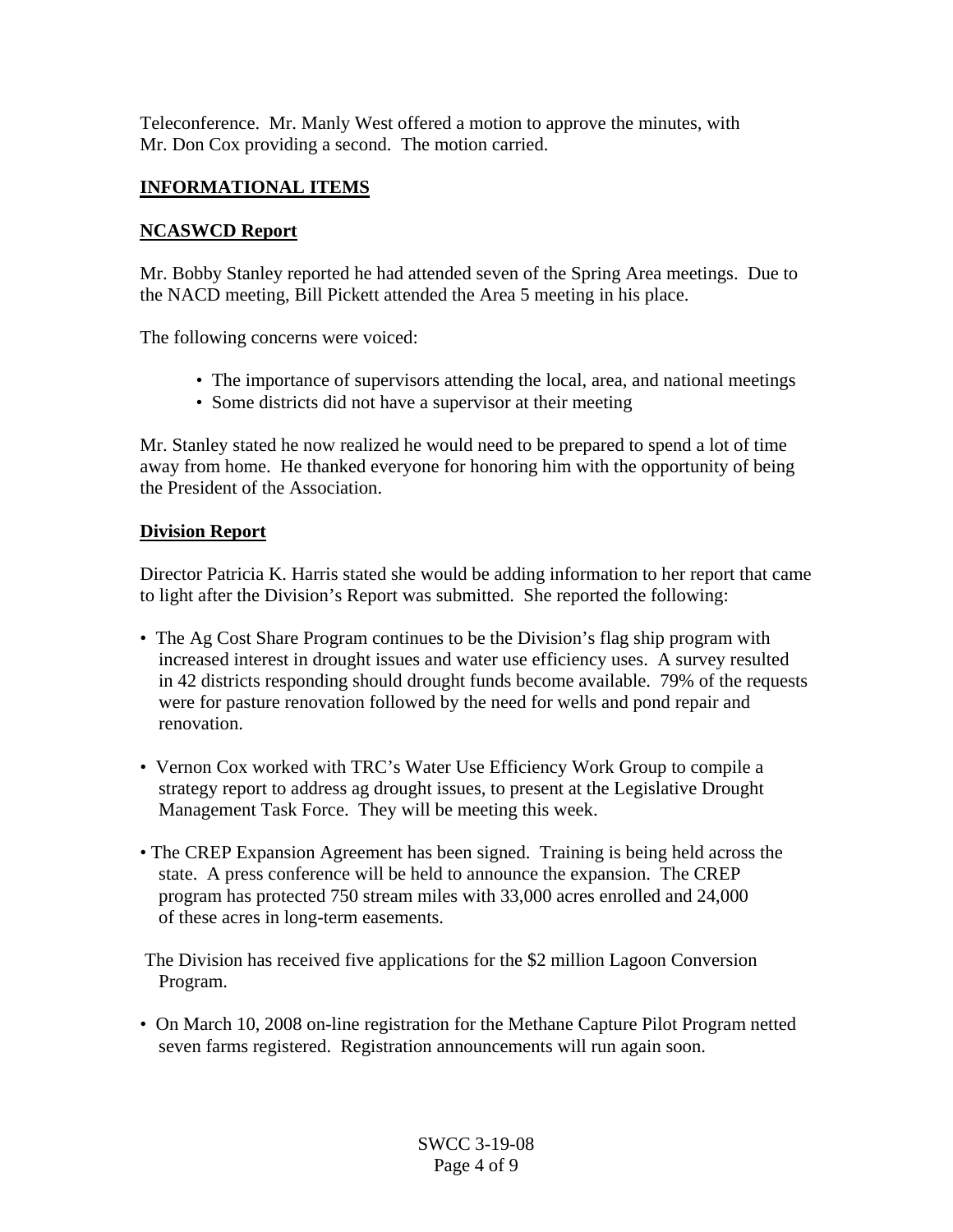- The Division's goal is to have a division engineer housed in each of DENR's Regional Offices.
- CCAP is underway committing allocated funds to contract for 54 districts. An updated average cost list was released. The Division hopes to secure additional appropriated funds in the 08-09 fiscal year. Training will be held in: Buncombe County 4-9-08, Orange County 4-15-08, and Pitt County 4-23-08.
- Around April 1, 2008, supervisor travel will shut down, as in years past. A notice will be sent out. The vouchers will be paid in chronological order until funds are exhausted.
- The Swine Buyout Program received its fourth round of funding, \$3 million, from CWMTF. Applications must be post marked no later than April 15, 2008. There are 40 farms in the program, 38 completed easements, with 2 underway. The program has closed 80 of 105 lagoons with 8 more to be closed this month.
- Director Harris introduced the following new division employees:

 Michelle Raquet-Cost Share Manager, formally with DWQ Shelly Miller-CCAP Coordinator, formally with New Hanover SWCD Kelly Ibrahim-Neuse Tar-Pam Coordinator, formally with Franklin SWCD

- Director Harris reminded the Commission members of the Statement of Economic Interest (SEI) long form she had placed in their packets that is due on April 15, 2008. It is unclear as to whether or not districts will be considered as part of county government.
- The Deep Creek Project, under PL566, received \$5 million in federal funding. It is anticipated the construction of this project will begin in 2009. Hyde County will receive around \$2.8 million for continued construction of a dyke to provide tidal flood protection to the town of Swan Quarter and surrounding ag lands.
- Director Harris called Ms. Bridget Munger forward. She was given an award by Vice Chairman Hudson on behalf of the Commission, Division, and partners. Ms. Munger stated she looked forward to working with the districts with Water Quality's Outreach Program.

### **TRC**

Mr. David Williams stated the TRC met on February 7, 2008. Below are the recommendations from that meeting:

• Add one cent per gallon up to a \$15,000 lifetime incentive for Lagoon Bio-solids Removal.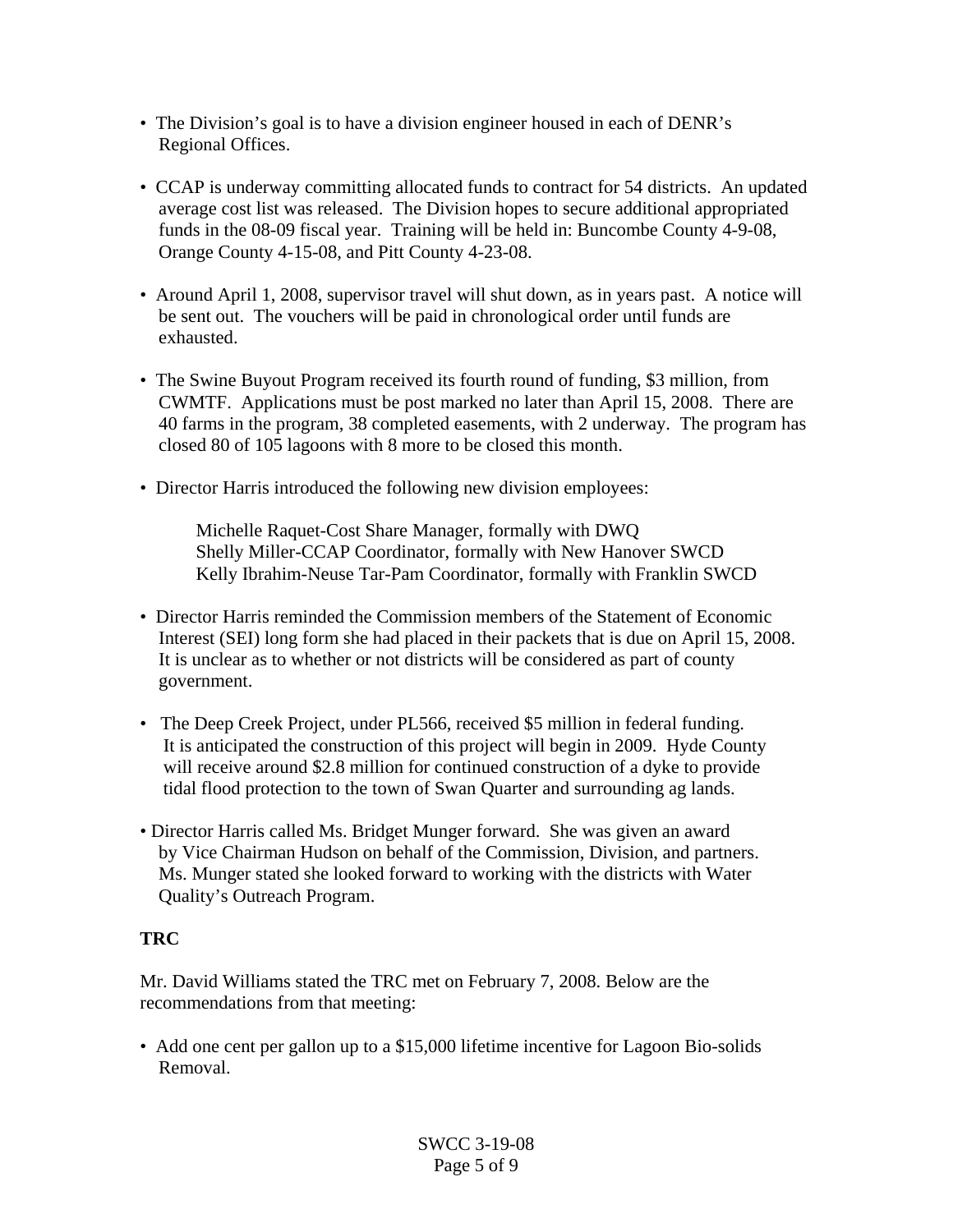- Lifetime cap of \$15,000 for Manure/Litter Transportation Incentive
- Establish a practice called Agrichemical Containment and Mixing Facility as a cost sharable BMP
- Repeal of Commission's 1/3 work policy
- Approve the Detailed Implementation Plan Program Year 2008

#### **Land Smoothing Practice**

Mr. Manly West stated hoe drains cannot be totally eliminated in this practice. The practice needs to be enhanced with cover crop requirements and asked for the TRC to revisit the wording of this practice.

#### **NRCS Report**

Ms. Mary Combs stated NRCS has a farm bill extension until April 18, 2008. On March 14, 2008, NRCS obligated all of their EQUIP money. Nationwide, NRCS has \$700 million on the books that needs to be turned into conservation.

NRCS will work individually with all of the existing PL566 structures and current sponsors to make sure they have an updated operation and maintenance agreement. Sponsors may need to do an emergency plan as new buildings and structures have been erected behind the structures. This will begin this summer.

# **ACTION ITEMS**

#### **Consent Agenda**

Mr. Manly West offered a motion to approve the consent agenda. Mr. Richard Smith provided a second. The motion carried.

One Cost Share contract was pulled due to a wrong practice being listed. The contract was corrected. Mr. Richard Smith offered a motion to approve the corrected contract. Mr. Bobby Stanley provided a second. The motion carried.

#### **Nomination of Supervisors**

The following supervisors were approved for appointment:

- Mr. Thomas E. Porter, Jr. filling the un-expired term of Ken Couch of Cabarrus SWCD
- Mr. Steve Miller filling the un-expired term of Larry Groves of Clay SWCD
- Mr. Charles F. Mitchell filling the un-expired term of Joseph E. Smith of Franklin SWCD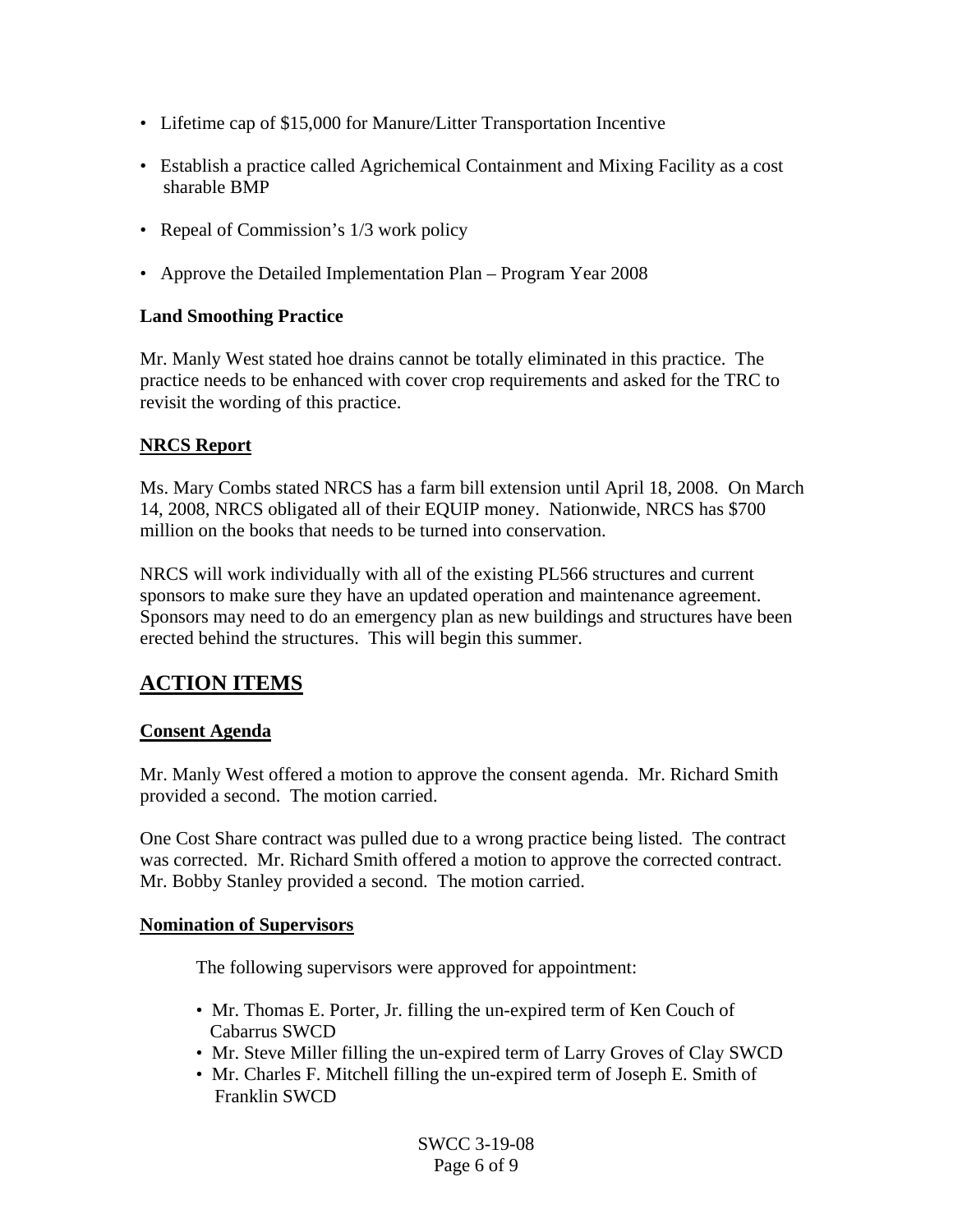• Mr. Eric Brown filling the un-expired term of Mittie Hamilton of Tyrrell SWCD

- Mr. Richard E. Clayton, Sr. filling the un-expired term of Leonard Furr of Stanly SWCD
- Mr. Gary Dean Scott filling the un-expired term of J.F. Scott of Wilson SWCD
- Mr. A. Carroll Coleman filling the un-expired term of Braxton Pittman of Wilson SWCD

# **Approval of Supervisor Contracts**

- Haynes Stone-Scotland SWCD-Cover Crop for Drought Response- \$2,465.00-Contract #: 83-08-13-08
- David Cleary-Franklin SWCD-Cropland Conversion to Grass-\$5,128.00- Contract #: 35-08-04-13
- John Glosson-Chatham SWCD-Livestock Exclusion System-\$14,491.00- Contract #: 19-08-018-02
- Derek Potter-Pamlico SWCD-Land Smoothing-\$14,625.00- Contract #: CS-69-08-07-09
- Herman L. Collier-Warren SWCD-Cover Crop for Drought Response- \$663.00-Contract #: CS93-08-16-13
- Herman L. Collier-Warren SWCD-Cover Crop for Drought Response- \$1,181.00-Contract #: CS-93-08-15-13
- Herman L. Collier-Warren SWCD-Cover Crop for Drought Response- \$176.00-Contract #: CS-93-08-14-13
- David M. Hight-Warren SWCD-Cover Crop for Drought Response- \$293.00-Contract #: CS-93-08-18-12
- David M. Hight-Warren SWCD-Cover Crop for Drought Response- \$839.00-Contract #: CS-93-08-20-13
- David M. Hight-Warren SWCD-Cover Crop for Drought Response- \$467.00-Contract #: CS-93-08-19-13
- David M. Hight-Warren SWCD-Cover Crop for Drought Response- \$538.00-Contract #: CS-93-08-17-12
- Clifton McNeill-Cumberland SWCD-Cropland Conversion to Bermuda Grass- \$1,463.00-Contract #: 26-08-07-02
- Wilton Lee Short, Jr.-Vance SWCD-Sod Base Rotation-\$656.00- Contract #: 91-08-652-13
- Wilton Lee Short, Jr.-Vance SWCD-Sod Base Rotation-\$1,225.00- Contract #: 91-08-653-13
- Wilton Lee Short, Jr.-Vance SWCD-Sod Base Rotation-\$1,173.00- Contract #: 91-08-654-13
- W. Chester Lowder-Stanly SWCD-Pasture Renovation-\$2,537.00- Contract #: 84-2008-14-16
- Pamela Bell-Macon SWCD-Pasture Renovation-\$1,725.00- Contract #: 56-08-05-07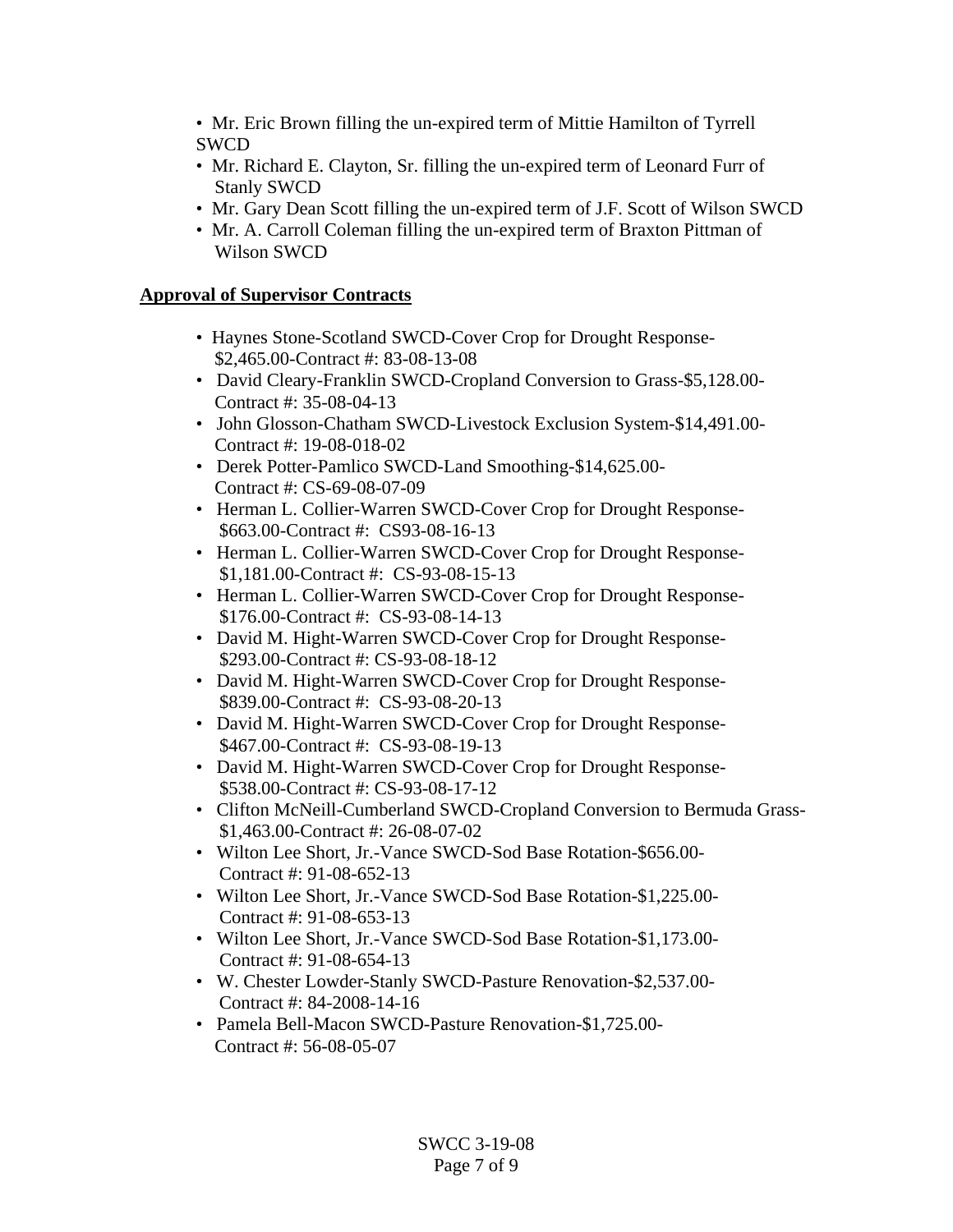#### **Approval of Technical Specialist**

- Doug Atkins-WUP/NM, WA
- Joseph Hudyncia-WUP/NM
- Eric Olson-WUP/NM

# **ACSP Approval**

 Mr. David Williams called attention to a sheet showing the recommended March Supplemental Allocation for Ag Cost Share BMP Fund.

 Mr. Richard Smith made a motion to approve. Mr. Don Cox provided a second, and the motion carried.

# **TRC Recommendations**

The TRC is proposing to approve a Lagoon Biosolids Removal incentive of one cent per gallon with \$15,000 lifetime payment. This is for ongoing swine operations that have completed sludge surveys that indicate a condition where the sludge is in the treatment

volume. The incentive is for the operator to remove the sludge and land apply it at a rate that will not exceed the phosphorus requirement for the next two receiving crops, if the plat index phosphorus soil assessment tools index shows a medium or lower phosphorus loss. If it is a high rating, they would only be able to apply the amount that would be taken off by the next crop. This is not a lagoon closure practice.

Mr. Manly West made a motion for approval. Mr. Richard Smith provided a second. The motion carried.

The TRC recommends establishing a lifetime cap of \$15,000 for Manure/Litter Transportation Incentive. Currently, a cooperator can receive \$15,000 per year for three years for a total of \$45,000. The TRC made the recommendation to lower the amount. The lifetime amount would apply to partnerships as well.

Mr. Bobby Stanley made a motion for approval. Mr. Manly West provided a second. The motion carried.

The TRC recommends to establish a practice called Agrichemical Containment and Mixing Facility as a cost sharable BMP. The practice would establish secondary containment and other mixing facilities for outdoor type facilities, not requiring it to be a covered facility. It would be a fixed facility.

Mr. Don Cox made a motion to approve. Mr. Manly West provided a second. The motion carried.